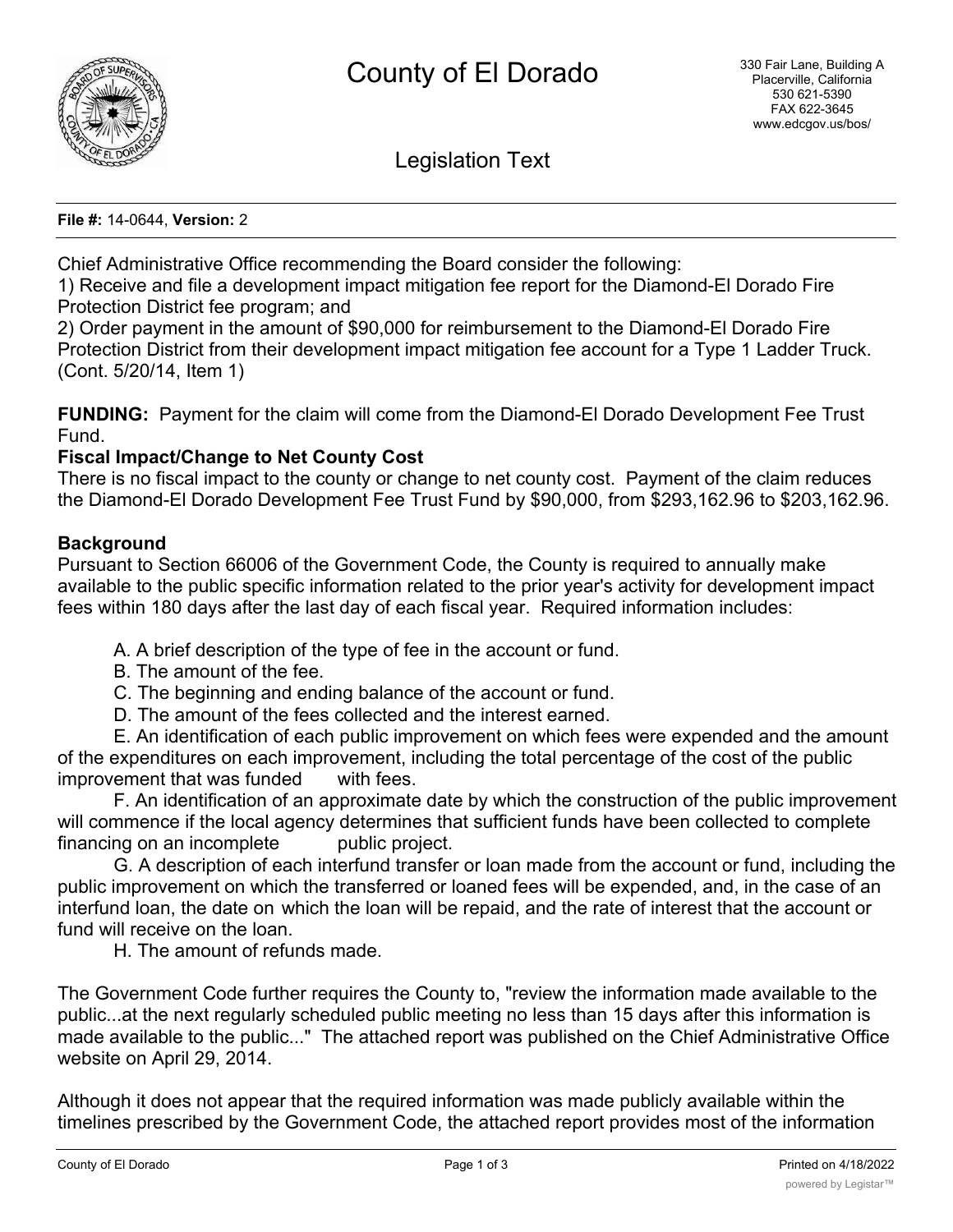required relative to the Diamond-El Dorado Fire Protection District's development impact fee since the Board of Supervisors' 2007 adoption of the District's Capital Improvement Plan and fee schedule. Staff notes that the District was unable to retrieve records for the May 2009 Facility Upgrade Project and Staff Vehicle detailing the total cost of each purchase.

## **Reason for Recommendation**

Wide variations continue to exist in the way development impact fees have been developed and administered. **In general, annual required reviews of park and fire district impact fees are over due.**

Both the County and the affected districts would benefit from a more consistent approach to impact fee development, required reviews, and accounting. The Chief Administrative Office remains committed to this goal. In the near term however, the Auditor-Controller continues to request clarification with regard to pending claims. The policy question before the Board for this item is whether or not the equipment purchased by the Diamond-El Dorado Fire Protection District is feeeligible.

Last year the Diamond-El Dorado Fire Protection District purchased a used ladder truck from the El Dorado Hills Fire Department. The Mitigation Fee Act allows fees to be charged on new development to defray all or a portion of the cost of public facilities related to the development project. Public facilities are defined as "...public improvements, public services, and community amenities." The Act requires a local agency to do all of the following when establishing, increasing, or imposing development impact fees:

1) Identify the purpose of the fee.

2) Identify the use to which the fee is to by put. If the use is financing public facilities, the facilities shall be identified by reference to a capital improvement plan or other public documents. 3) Determine how there is a reasonable relationship between the fee's use and the type of development project on which the fee is imposed.

4) Determine how there is a reasonable relationship between the need for the public facility and the type of development project on which the fee is imposed.

On December 13, 2006 the Diamond-El Dorado Fire Protection District adopted the 2006/07 Development Fee Long Range Plan. The Plan was subsequently adopted by the Board of Supervisors on July 10, 2007 (File ID 07-1217). The Resolution states:

"...a Capital Improvement Plan (Report) was prepared analyzing the impact of future development on existing fire service and the need for new public facilities, improvements, and equipment as a result of new development within the boundaries of the District and sets forth the relationship between new development, the needed facilities and equipment, and the estimated cost of those improvements..."

Page 8 of the Capital Improvement Plan indicates the need for a Type 1 Ladder Truck including \$680,000 for the vehicle and \$78,000 for necessary equipment, for a total project cost of \$758,000. Diamond-El Dorado Fire uses a standards based fee methodology incorporating all existing and projected new development and all existing and planned facilities designed to serve that development. The facilities and equipment standard represents the average per capita cost of all facilities to serve the entire projected services population. The per capita standard is then converted